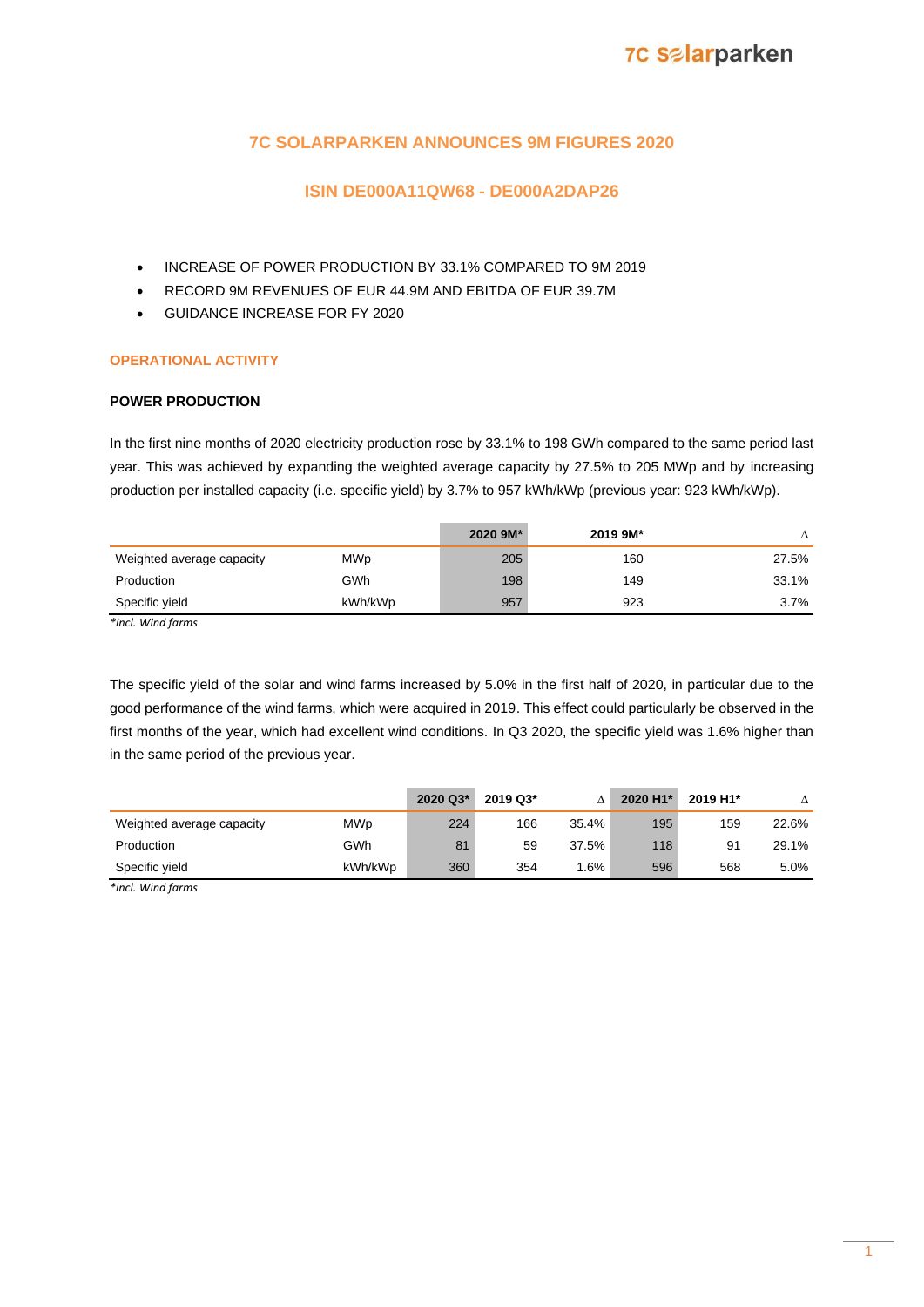## **7C Salarparken**

#### **ASSET PORTFOLIO**

As of September 30<sup>th</sup>, 2020, the capacity of the total portfolio reached 232 MWp (year-end 2019: 190 MWp). Investments during the reporting period are presented in the table below:

| <b>INVESTMENTS</b> |                                             | 2020           | <b>INVESTMENTS</b> |                                     | 2019           |
|--------------------|---------------------------------------------|----------------|--------------------|-------------------------------------|----------------|
| Q1                 | Project                                     | Capacity (kWp) | Q <sub>1</sub>     | Project                             | Capacity (kWp) |
|                    | Bremerhaven                                 | 300            |                    | Oppin                               | 929            |
|                    | Wieglitz                                    | 1,473          |                    | Medard 2                            | 2,780          |
|                    | Parchen                                     | 459            |                    | Geesthacht                          | 556            |
|                    | Nosswitz                                    | 649            |                    | Wallstawe III                       | 747            |
|                    | Wittlich                                    | 1,279          |                    | Umpferstedt II                      | 423            |
|                    | Remptendorf                                 | 2,409          |                    | Surya                               | 2,538          |
|                    | Dessau                                      | 691            |                    | Neustadt I & II                     | 853            |
|                    | Bernsdorf II                                | 339            |                    | Bünde                               | 749            |
|                    | Bernterode                                  | 614            |                    | Aerzen                              | 749            |
|                    | Calbe II                                    | 750            |                    |                                     |                |
|                    | Calbe neu (under<br>construction)           | 1,317          |                    |                                     |                |
|                    | Luckow Süd                                  | 750            |                    |                                     |                |
| Q <sub>2</sub>     | Oberwesterwaldbahn                          | 10,000         | Q <sub>2</sub>     | Glasewitz                           | 1,507          |
|                    | Ludwigsfelde IV                             | 748            |                    | Blankenberg                         | 1,109          |
|                    | Salzwedel                                   | 729            |                    | Stephanposching                     | 580            |
|                    | Dettenhofen                                 | 3,254          |                    | Schmidöd                            | 2,000          |
|                    | Igling-Buchloe                              | 5,787          |                    | Plötzky                             | 551            |
|                    | Neuhaus-Stetten                             | 3,257          |                    | Ludwigsfelde III                    | 749            |
|                    | Oberostendorf                               | 2,457          |                    |                                     |                |
| Q3                 | Gumtow II & III (III under<br>construction) | 5,244          | Q3                 | Gorgast                             | 750            |
|                    | Rötz                                        | 2,249          |                    | Flöha II & III                      | 1,500          |
|                    |                                             |                |                    | Himmelsfürst II & III               | 750            |
|                    |                                             |                |                    | Falkenau II                         | 750            |
|                    |                                             |                |                    | Bündel I                            | 1,800          |
|                    |                                             |                |                    | Langelsheim (under<br>construction) | 750            |
|                    |                                             |                |                    | Stetten                             | 3,075          |
|                    |                                             |                |                    | Dieburg                             | 6,415          |
|                    |                                             |                |                    | Gumtow I                            | 750            |
| <b>Total</b>       |                                             | 44,755         | <b>Total</b>       |                                     | 33,360         |

In the first two quarters 2020 the Group acquired new solar assets with a capacity of 37.3 MWp (Q1 und Q2 2019: 16.8 MWp). In the third quarter PV assets with a capacity of 7.5 MWp (2019Q3: 16.5 MWp) were acquired. Of all the assets in the IPP portfolio, PV projects with a capacity of 3.0 MWp were still under construction.

The sale of the Surya portfolio in the first half of 2020 reduced the IPP portfolio by 2.5 MWp. An other operating income of EUR 0.3 million was generated from the sale.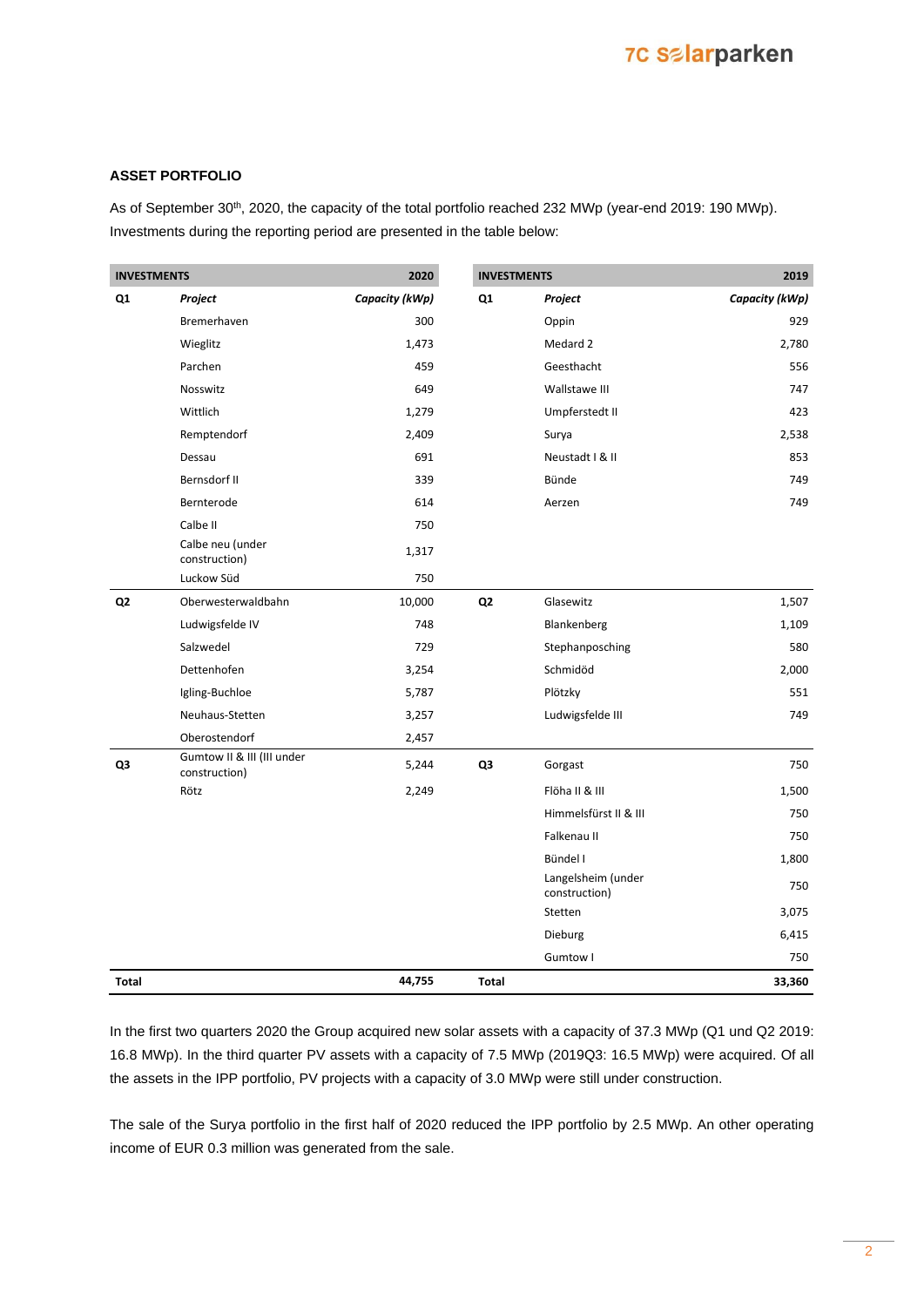#### **OPERATIONAL RESULTS**

7C Solarparken had revenues of EUR 44.9m over the first nine months of 2020, which is a 19.3% increase compared to the same period in 2019 (EUR 37.6m). The revenues now also include the contributions from the managed HCI funds (EUR 1.8m), which have been consolidated in the Group since June 30<sup>th</sup>, 2020. The revenues consist for 97.1% of sale of electricity (98.4% comparative period). Income from services increased to EUR 1.1m (previous year: EUR 0.5m) and contributed 2.6% to revenues. The increase is mainly due to the sale of services in connection with a module exchange for a fund company (EUR 0.7m) completed by the Group in the reporting period. This was offset by operating expenses of almost the same amount.

| in EURm       | 2020 9M | 2019 9M |       |
|---------------|---------|---------|-------|
| Revenues      | 44.9    | 37.6    | 19.3% |
| <b>EBITDA</b> | 39.     | 35.1    | 13.1% |

Sale of electricity amounted to EUR 43.6m after the first three quarters of 2020 (2019 9M: EUR 37.0m). The increase in electricity generation is mainly attributable to the full inclusion of the solar plants acquired in the previous year (+EUR 1.8m), the electricity sales of all plants still under construction in the comparative period (+EUR 0.8m) and the revenue contributions of the newly acquired and newly built solar plants during the reporting period (+EUR 3.0m). Finally, a slightly increased specific yield (+ EUR 1.0m) on the back of weather conditions as well as the optimization and an increase in the availability of individual solar plants.

The earnings before Interest, taxes, depreciation and amortization (EBITDA) for the reporting period came in at EUR 39.7m which is a 13.1% increase compared to the first nine months of 2019.

7C Solarparken generated other operating income of EUR 1.3m (2019 9M: EUR 2.3m). In the previous year, other operating income from gain on a bargain purchase ("badwill") in the amount of EUR 1.0m was recognized in the Group's income statement. Such income was not generated in the reporting period as the definition of a business in the standard IFRS 3 "business combinations" was changed as from January 1<sup>st</sup>, 2020. As a result, acquisitions of solar/wind assets are generally no longer classified as businesses and as a result operating income from badwill can no longer be recognized.

Other operating income in the reporting period resulted mainly from a one-off settlement with a module manufacturer and other insurance reimbursements in the amount of EUR 0.8m (2019 9M: EUR 1.0m) and a one-off income from the sale of Surya 1 GmbH & Co KG in the amount of EUR 0.3m.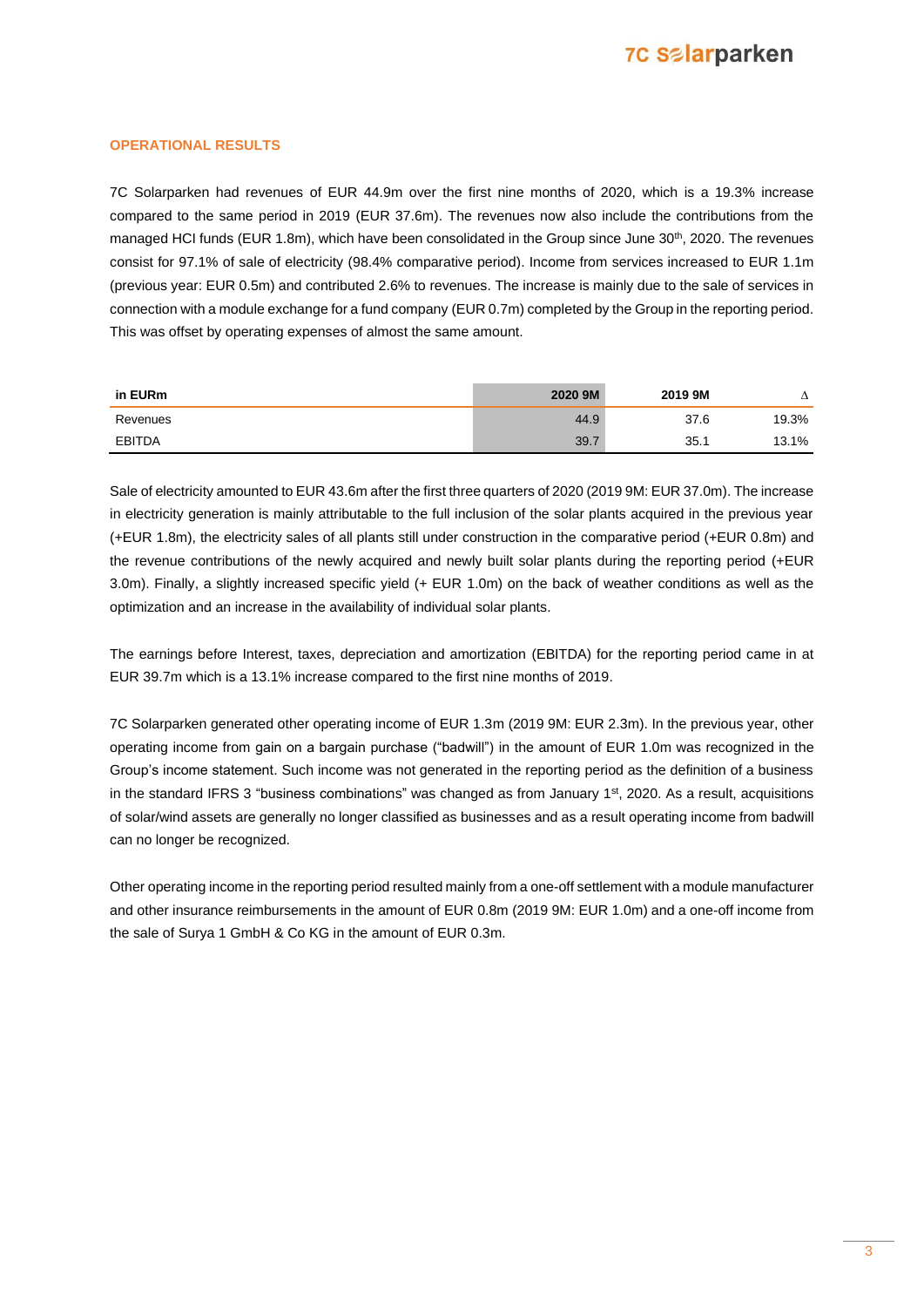#### **FINANCIAL POSITION**

Cash and cash equivalents amounted to EUR 63.3m (of which restricted cash: EUR 17.8m), at the closing date which represents an increase of 7.3% compared to the end of the financial year 2019. The increase mainly results from the issue of a second promissory note agreement with a nominal amount of EUR 11.5m in the first quarter of 2020. A reduction results from the dividend distribution for the 2019 financial year in the amount of EUR 6.7m in July 2020.

| in TEUR                                                                                                                               | 30.09.2020 | 31.12.2019 |
|---------------------------------------------------------------------------------------------------------------------------------------|------------|------------|
| Long and short-term financial debt                                                                                                    | 237,883    | 221,238    |
| Long and short-term lease liabilities                                                                                                 | 16.299     | 15,681     |
| Minus Cash and cash equivalents*                                                                                                      | $-63.322$  | -59.028    |
| Minus long and short-term lease liabilities (IFRS 16) related to right of use<br>assets from lease agreements of solar and wind parks | $-16.299$  | $-14,518$  |
| Net debt                                                                                                                              | 174,561    | 163,374    |
| Total equity w/o hedging reserve                                                                                                      | 146.582    | 129,766    |
| Total assets                                                                                                                          | 443.196    | 401,295    |
| Equity ratio (%)                                                                                                                      | 33.1       | 32.3       |

*\*of which restricted cash: TEUR 17,754 (2019: TEUR 15,349)* 

The Group monitors its financial position in particular on the basis of net debt and the equity ratio. The equity ratio reached 33.1% on September 30<sup>th</sup>, 2020, which represents an all-time high.

Net debt is shown in the table above and amounted to EUR 174.6m as of September 30<sup>th</sup>, 2020. The Group's longterm and short-term financial liabilities totaled EUR 237.9m as of September 30<sup>th</sup>, 2020 (2019: EUR 221.2m). This increase is due, among other things, to the issue of the new promissory note agreement with a nominal amount of EUR 11.5m. In addition, in the course of expanding the IPP-portfolio in the first 9 months of 2020, existing loans in the amount of EUR 22.5m were taken over, of which EUR 12.0m are related to the inclusion of the fund companies HCI Energy 1 Solar GmbH & Co. KG and HCI Energy 2 Solar GmbH & Co. KG in the scope of the Group's consolidation. For existing projects, new loans in the amount of EUR 0.5m were added. By contrast, redemption of existing bank loans totaled EUR 18.0m.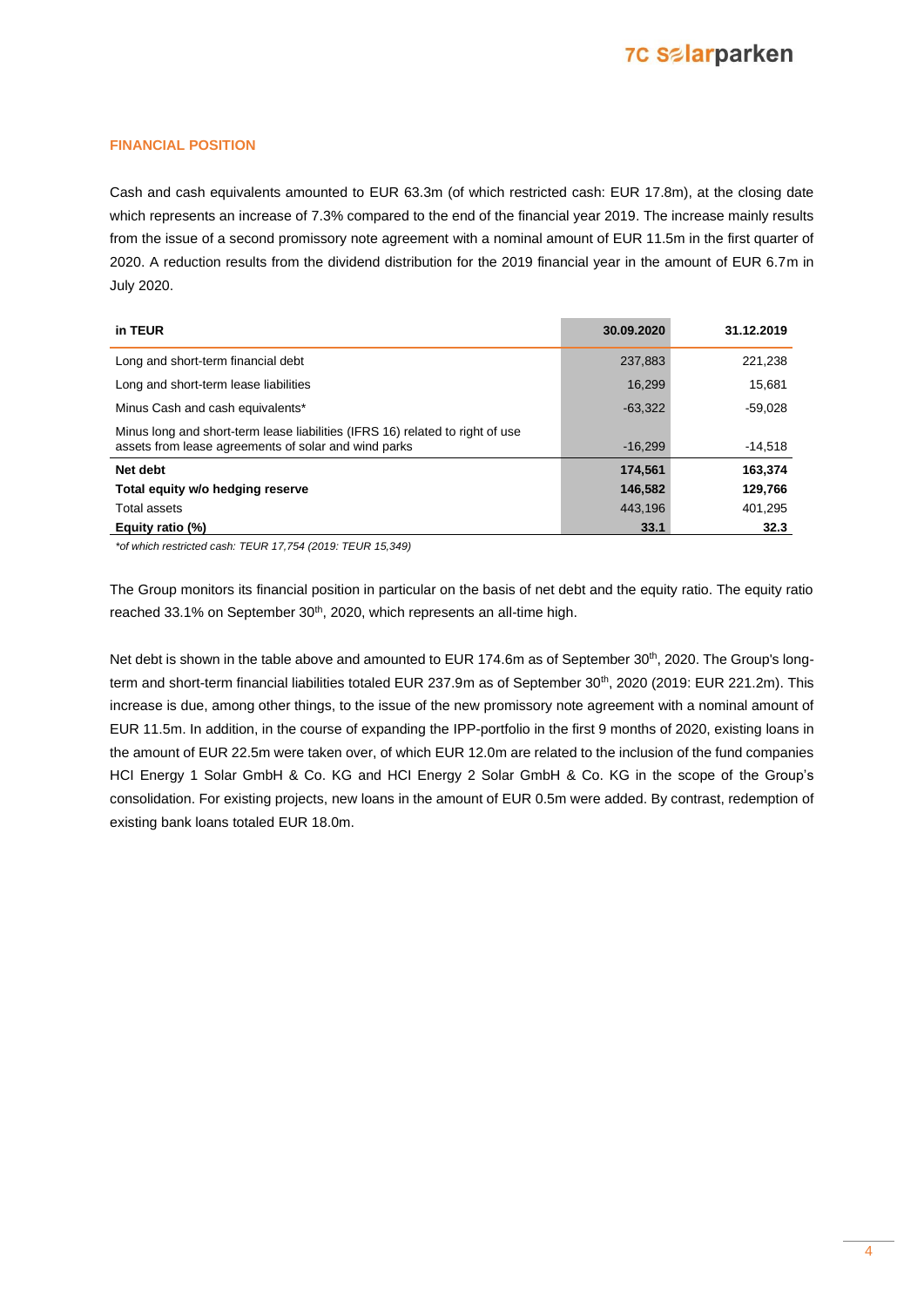#### **OTHER MAJOR EVENTS AFTER THE THIRD QUARTER 2020**

#### **ACQUISITION OF SOLAR ASSETS**

By the date of publication, the Group has acquired a 7.6 MWp free field project in Krakow am See (Mecklenburg-West Pomerania) increasing the total capacity to 240 MWp. The asset, which was erected in 2016, is equipped with RECOM modules and Huawei inverters. In addition to the solar plant, 7C Solarparken also bought the 9.0 hectare property. Over a 12-month period, the PV plant is expected to generate revenues of EUR 0.7m and a EBITDA of EUR 0.6m under normal weather conditions.

#### **CAPITAL INCREASE OF EUR 10.3M**

In October 2020 the management board of 7C Solarparken resolved to increase the company's share capital from EUR 61,356,441 to up to EUR 64,256,441 excluding shareholders' subscription rights by issuing up to 2,900,000 new no-par value bearer shares against cash contributions. The new shares were placed by way of a private placement as part of an accelerated book-building process with institutional investors in Germany and other European countries at a placement price of 3.54 per share. The proceeds of the capital increase were around EUR 10.3m and provide an essential part for financing the strategic plan 2020-2022.

#### **ADJUSTMENT OF THE STATEGIC PLAN 2020-2022**

The Management Board has decided to extend the target achievement for the total portfolio of 500 MWp from the end of 2022 to the end of 2023. However, the target for the Group's own IPP portfolio was increased from 350 MWp to 400 MWp compared to the previous plan, while the target for the managed portfolio was reduced from 150 MWp to 100 MWp.

#### **OUTLOOK**

The management board continues to expect a positive development of the Group and increases its full-year guidance, based on the positive 9M figures, for revenues to EUR 49.5m and for EBITDA to EUR 41.0m and changes its guidance for the full-year cash flow per share to EUR 0.52 per share.

| Full year guidance 2020 (in EURm) | New quidance | Guidance as per 6m | Guidance as per    |  |
|-----------------------------------|--------------|--------------------|--------------------|--|
|                                   |              | report 2020        | annual report 2019 |  |
| Revenues                          | 49.5         | 48.3               | 43.0               |  |
| <b>EBITDA</b>                     | 41.0         | 39.2               | 36.0               |  |
| CFPS (in EUR)                     | 0.52         | 0.51               | 0.48               |  |

This quarterly trading update presents Group financial figures (IFRS), which have not been reviewed by an auditor.